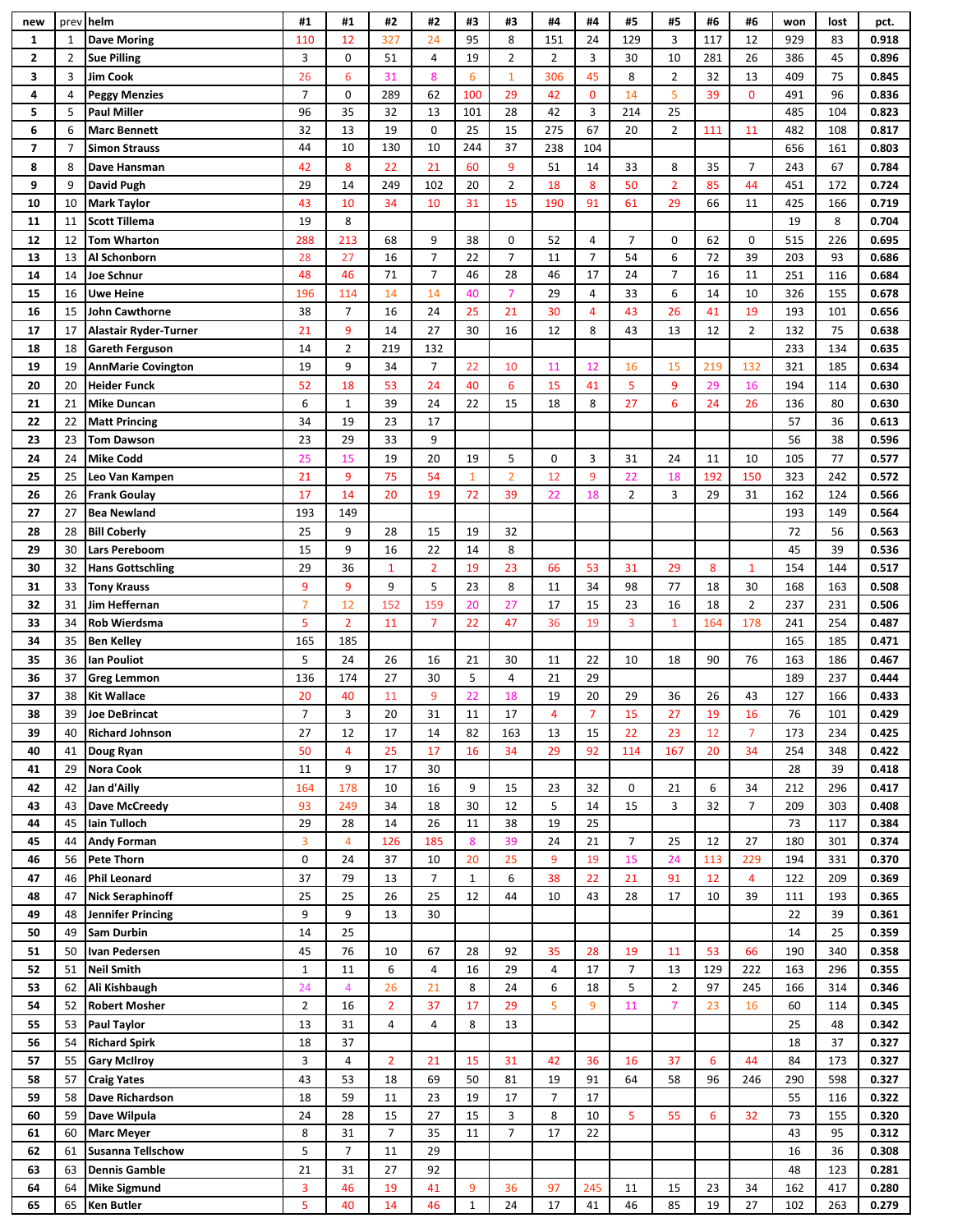| 66  | 66  | <b>Brian Hickman</b>       | 19             | 40             | 11               | 41             | 4                | 36             | 11             | 43              | $\overline{7}$ | 3   | 11             | 20 | 63             | 183 | 0.256 |
|-----|-----|----------------------------|----------------|----------------|------------------|----------------|------------------|----------------|----------------|-----------------|----------------|-----|----------------|----|----------------|-----|-------|
| 67  | 67  | <b>Jim Burns</b>           | 47             | 82             | 22               | 94             | 32               | 298            | 67             | 99              | 9              | 8   | 50             | 81 | 227            | 662 | 0.255 |
| 68  | 68  | John Kolstoe               | 0              | 9              | $\mathbf 0$      | 9              | 15               | 26             |                |                 |                |     |                |    | 15             | 44  | 0.254 |
| 69  | 69  | <b>Bob Stevenson</b>       | 6              | 26             | 13               | 22             | 3                | 50             | 3              | 67              | 26             | 63  | 43             | 48 | 94             | 276 | 0.254 |
| 70  | 70  | <b>Evan Trudeau</b>        | 6              | 28             | 16               | 16             | $\overline{2}$   | $\overline{4}$ | 15             | 30              | 12             | 119 | 22             | 24 | 73             | 221 | 0.248 |
| 71  | 71  | John Cadman                | 45             | 110            | 9                | 5              | 60               | 71             | 19             | 92              | $\overline{4}$ | 176 | 30             | 57 | 167            | 511 | 0.246 |
| 72  | 72  | <b>Jeff Eames</b>          | $\overline{2}$ | 8              | $\mathbf 0$      | $\overline{7}$ | 8                | 34             | 28             | 75              | 19             | 48  | $\overline{7}$ | 26 | 64             | 198 | 0.244 |
| 73  | 73  | <b>Dave Hepting</b>        | $\overline{7}$ | 103            | 16               | 87             | 45               | 121            | 8              | $6\phantom{1}6$ | 33             | 98  | 47             | 82 | 156            | 497 | 0.239 |
| 74  | 74  | Colin Junkin               | 30             | 35             | 34               | 247            | 20               | 40             | 26             | 63              | 21             | 70  | 12             | 9  | 143            | 464 | 0.236 |
| 75  | 75  | <b>Keith Hayes</b>         | 5              | 17             |                  |                |                  |                |                |                 |                |     |                |    | 5              | 17  | 0.227 |
| 76  | 76  | <b>Paul Rogers</b>         | 37             | 103            | 18               | 52             | 6                | 54             |                |                 |                |     |                |    | 61             | 209 | 0.226 |
| 77  | 77  | <b>Pat Kuntz</b>           | 42             | 300            | 45               | 110            | 12               | 5              | 40             | 91              | 19             | 92  | 38             | 78 | 196            | 676 | 0.225 |
| 78  | 78  | Sarah Pedersen             | 0              | 11             | 3                | 36             | 26               | 52             | 18             | 69              |                |     |                |    | 47             | 168 | 0.219 |
| 79  | 79  | Izak Kielmovitch           | 34             | 97             | 36               | 93             | 14               | 102            | 26             | 164             | 50             | 116 | 3              | 14 | 163            | 586 | 0.218 |
| 80  | 80  | Marie-Lyne Lavoie          | 21             | 81             | $\pmb{0}$        | 10             | 17               | 28             | $\mathbf{1}$   | 19              | 64             | 243 |                |    | 103            | 381 | 0.213 |
| 81  | 81  | <b>Charlie Jensen</b>      | 14             | 93             | 22               | 41             |                  |                |                |                 |                |     |                |    | 36             | 134 | 0.212 |
| 82  | 82  | <b>Deric Jaques</b>        | 8              | 31             |                  |                |                  |                |                |                 |                |     |                |    | 8              | 31  | 0.205 |
| 83  | 83  | <b>Chip Cunningham</b>     | 3              | 40             | $\pmb{0}$        | 14             | 0                | 11             | 28             | 50              | 6              | 10  | $1\,$          | 23 | 38             | 148 | 0.204 |
| 84  | 84  | <b>Chris Princing</b>      | 4              | 21             | $\overline{2}$   | 18             | 9                | 20             |                |                 |                |     |                |    | 15             | 59  | 0.203 |
| 85  | 85  | Karlheinz Krueger          | 18             | 69             | 19               | $71\,$         | 48               | 118            | 9              | 122             |                |     |                |    | 94             | 380 | 0.198 |
| 86  | 86  | <b>Hazel Hewitt</b>        | $\mathbf{1}$   | 23             | $\bf{0}$         | 13             | 5                | 10             | 13             | 31              | 6              | 26  | $\mathbf{1}$   | 8  | 26             | 111 | 0.190 |
| 87  | 87  | <b>Donna Gallant</b>       | 8              | 40             | 32               | 133            | 9                | 56             |                |                 |                |     |                |    | 49             | 229 | 0.176 |
| 88  | 88  | <b>Tony Bertram</b>        | 15             | 33             | 8                | 32             | $\mathbf 0$      | 43             |                |                 |                |     |                |    | 23             | 108 | 0.176 |
| 89  | 89  | <b>Mike Fisher</b>         | 0              | 18             | 10               | 42             | 9                | 32             |                |                 |                |     |                |    | 19             | 92  | 0.171 |
|     |     |                            |                |                |                  |                |                  |                |                |                 |                |     |                |    |                |     |       |
| 90  | 90  | <b>David Haight</b>        | $\mathbf{1}$   | 17             | 21               | 44             | 3                | 12             | $\overline{2}$ | 5               | $\mathbf{1}$   | 25  | 3              | 52 | 31             | 155 | 0.167 |
| 91  | 91  | <b>Josh Fleming</b>        | $\overline{2}$ | 10             |                  |                |                  |                |                |                 |                |     |                |    | $\overline{2}$ | 10  | 0.167 |
| 92  | 92  | <b>Dick Harrington</b>     | $\overline{2}$ | 10             | $\mathbf 0$      | 31             | 13               | 71             | 4              | 20              | 15             | 38  | 6              | 44 | 40             | 214 | 0.157 |
| 93  | 93  | <b>Matt Dailey</b>         | 15             | 24             | 42               | 300            | $\overline{3}$   | 19             | 14             | 38              | 0              | 19  | $\overline{3}$ | 15 | 77             | 415 | 0.157 |
| 94  | 94  | <b>Mike Austerberry</b>    | 8              | 34             | 11               | $\overline{7}$ | 3                | 17             | 6              | 36              | $\overline{2}$ | 37  | $\overline{2}$ | 44 | 32             | 175 | 0.155 |
| 95  | 95  | Al Nichols                 | 25             | 115            | 40               | 213            | $\overline{2}$   | 19             | $\overline{2}$ | 17              | 4              | 37  | $\overline{7}$ | 43 | 80             | 444 | 0.153 |
| 96  | 96  | <b>Scott Ramsay</b>        | 3              | 18             | $1\,$            | 6              | 5                | 49             | 8              | 61              | 6              | 31  | 8              | 15 | 31             | 180 | 0.147 |
| 97  | 97  | <b>Lloyd Weed</b>          | 9              | 61             |                  |                |                  |                |                |                 |                |     |                |    | 9              | 61  | 0.129 |
| 98  | 98  | <b>Keith Dyke</b>          | $\overline{7}$ | 11             | 8                | 47             | $\mathbf 0$      | 44             |                |                 |                |     |                |    | 15             | 102 | 0.128 |
| 99  | 99  | <b>Adele Smith</b>         | 5              | 34             |                  |                |                  |                |                |                 |                |     |                |    | 5              | 34  | 0.128 |
| 100 | 100 | <b>Erik Smith</b>          | $\mathbf 1$    | 21             | $\overline{4}$   | 29             | 5                | 23             |                |                 |                |     |                |    | 10             | 73  | 0.120 |
| 101 | 101 | Steve F/Mike Krazowski     | $\mathbf 0$    | 8              | $\mathbf 1$      | 29             | 10               | 47             | 3              | 15              | 0              | 5   |                |    | 14             | 104 | 0.119 |
| 102 | 102 | <b>Ken Nethercott</b>      | 0              | 24             | $1\,$            | 20             | 3                | 7              | 3              | 16              |                |     |                |    | $\overline{7}$ | 67  | 0.095 |
| 103 | 103 | <b>Katherine Petrolito</b> | 11             | 54             | $\mathbf{1}$     | 66             |                  |                |                |                 |                |     |                |    | 12             | 120 | 0.091 |
| 104 | 104 | <b>Al Fick</b>             | 4              | 36             | $\boldsymbol{0}$ | 42             | $\boldsymbol{0}$ | 34             | $\mathbf 1$    | 20              | 15             | 26  | $\pmb{0}$      | 75 | 20             | 233 | 0.079 |
| 105 | 105 | <b>Mike Tighe</b>          | $\overline{2}$ | 12             | 15               | 158            | $\overline{2}$   | 85             | 9              | 94              | 14             | 152 |                |    | 42             | 501 | 0.077 |
| 106 |     | 106 Trish McDermott        | 3              | 21             | 0                | 16             | 5                | 52             | $\mathbf{1}$   | 19              | 0              | 24  |                |    | 9              | 132 | 0.064 |
| 107 | 107 | <b>Kim Durack</b>          | 0              | 16             | 0                | 18             | $\mathbf 0$      | 11             | 3              | 32              | 0              | 16  | 3              | 15 | 6              | 108 | 0.053 |
| 108 | 108 | <b>Annelies Groen</b>      | $\overline{2}$ | 8              | 3                | 88             |                  |                |                |                 |                |     |                |    | 5              | 96  | 0.050 |
| 109 |     | 109 Frans van Zeeland      | 0              | 41             | $\mathbf{1}$     | 119            | $\mathbf{1}$     | 14             | $\overline{7}$ | 102             |                |     |                |    | 9              | 276 | 0.032 |
| 110 |     | 110 Annette Grefe          | 0              | 41             | 0                | 16             | 4                | 108            | $\mathbf{1}$   | 4               | 0              | 45  | $\overline{2}$ | 30 | $\overline{7}$ | 244 | 0.028 |
| 111 |     | 111 Simi Ahluwalia         | 0              | $\overline{7}$ |                  |                |                  |                |                |                 |                |     |                |    | 0              | 7   | 0.000 |
| 112 |     | 112 David Nelson           | 0              | 21             |                  |                |                  |                |                |                 |                |     |                |    | 0              | 21  | 0.000 |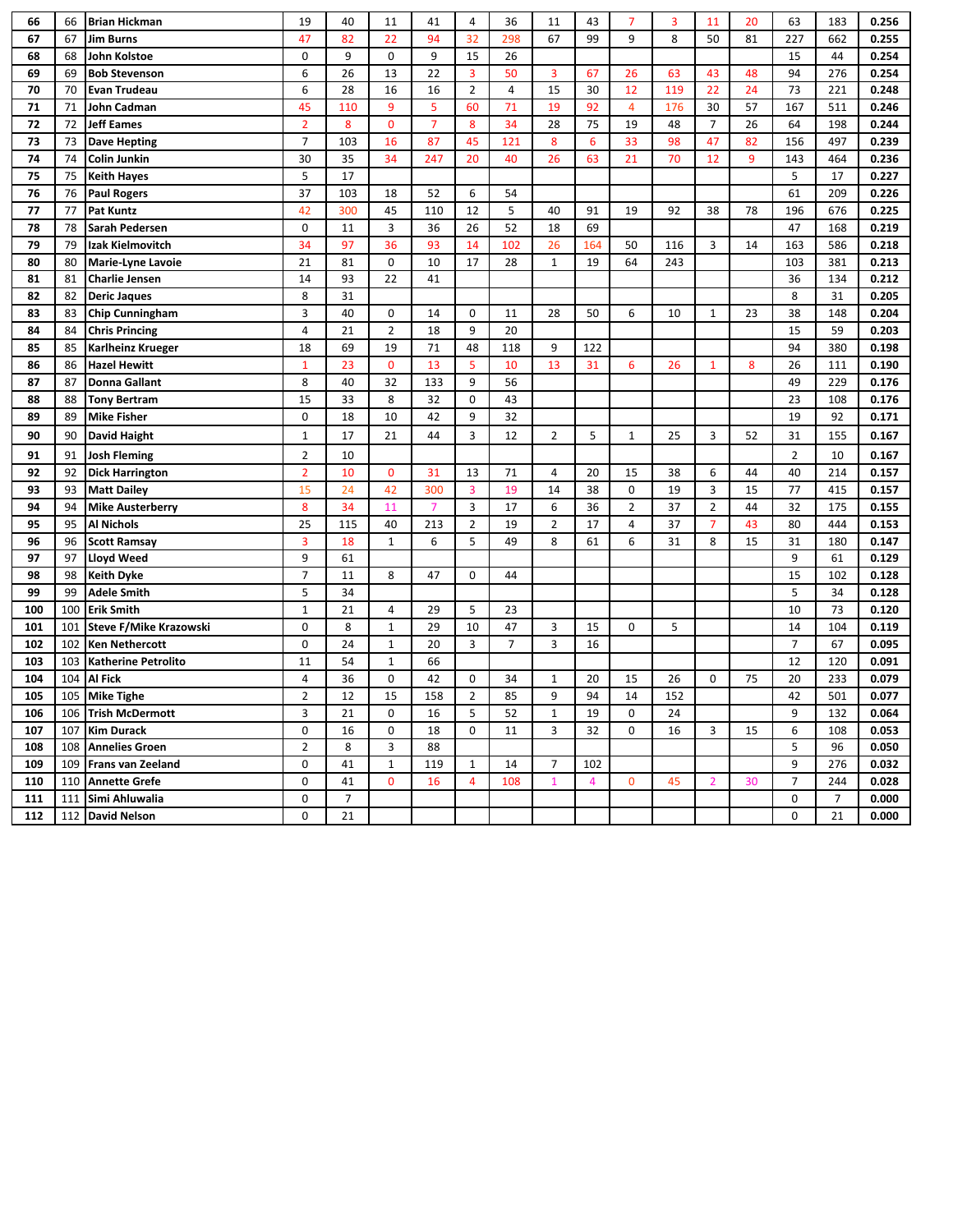| type                      |
|---------------------------|
| mk4                       |
| wood                      |
| mk4                       |
| mk4                       |
| wood                      |
| mk4                       |
|                           |
| mk4                       |
| mk4                       |
| mk4                       |
| mk1                       |
| mk1                       |
| wood                      |
| wood                      |
|                           |
| wood                      |
| mk4                       |
| mk4                       |
| mk3                       |
| mk4                       |
| mk4                       |
|                           |
| wood                      |
| mk4                       |
| mk1                       |
| wood                      |
| mk1                       |
|                           |
| mk4                       |
| wood                      |
| mk4                       |
| mk1                       |
| mk1                       |
| wood                      |
|                           |
| mk4                       |
| wood                      |
| mk4                       |
| mk4                       |
| mk1                       |
|                           |
| mk1                       |
| N٥<br>x<br>$\mathfrak{c}$ |
| wood                      |
| mk4                       |
| mk1                       |
|                           |
| mk1                       |
| mk4                       |
| wood                      |
| wood                      |
| mk1                       |
| mk4                       |
| wood                      |
|                           |
| mk4                       |
| m <sub>k1</sub>           |
| mk1                       |
| mk1                       |
| wood                      |
|                           |
| Mk1/4                     |
| Mk1/4                     |
| mk1                       |
| mk1                       |
| CL                        |
| mk1                       |
|                           |
| mk2                       |
| wood                      |
| mk1                       |
| mk1                       |
| mk1                       |
| mk1                       |
| wood                      |
|                           |